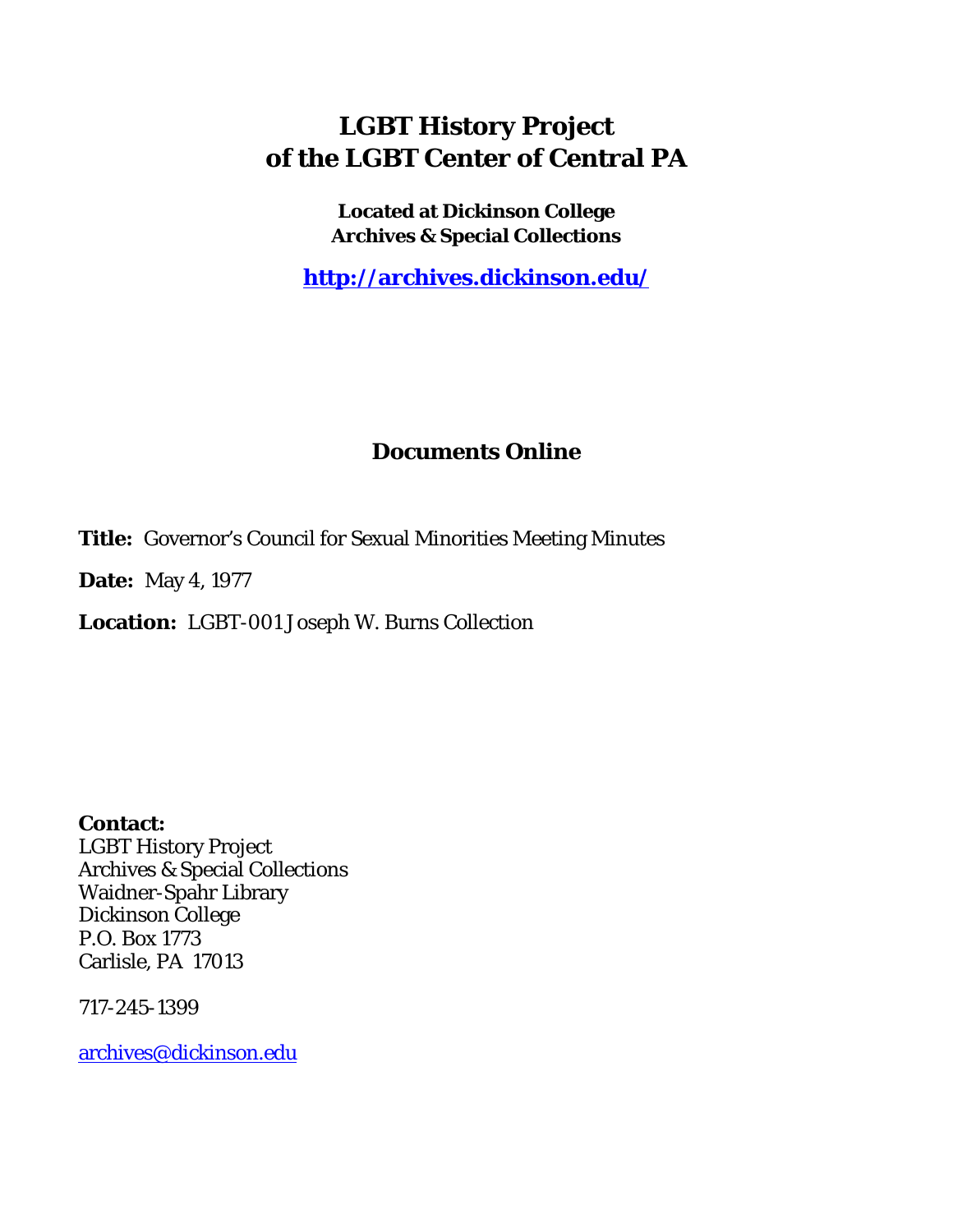

COMMONWEALTH OF PENNSYLVANIA GOVERNOR'S COUNCIL FOR SEXUAL MINORITIES 238 Main Capitol Building Harrisburg, Pennsylvania

### MINUTES OF PENNSYLVANIA COUNCIL FOR SEXUAL MINORITIES

#### May 4, 1977

Absent: Judy Block, Joseph Bongiovanni, Jeanne Boydston, Sam Deetz, Paul Gehris, Dianne Gigler, Barbara Gittings, David March, Karen Martin, Lyman Ogilby, Bob Rains, Dan Sawyer, Mark Segal and Lisa White

## 1. Program: Don Borbe - "Inclusive Ministries-Disabled Gays, Alcoholic Gays and Older Gays"

Reverend Don Borbe, Pastor of the Metropolitan Community Church of Philadelphia, described the problems and needs of disabled, alcoholic and older gays. Don discussed employment problems arising from discrimination and from indifference. Very often gay groups use space or rent facilities without considering the needs of handicapped gays. <sup>A</sup> lack of elevators or toilet facilities will almost always work to exclude disabled people.

At present, disabled people are organizing. Groups such as Disabled in Action and individuals have begun to draw attention to the needs of handicapped persons. Gloria Sorenson and others are fighting to have alcoholism programs recognize the needs of gays. Borbe also suggested that gay organizations recognize the needs of alcoholic gays and support their efforts.

Don described the fine efforts of MCC, Philadelphia in addressing the problems of disabled gays and had some suggestions for our Council:

- a) A Task Force on Disabled Gays be appointed by this Council;
- b) We request that agencies established for the handicapped deal with the needs of disabled gays;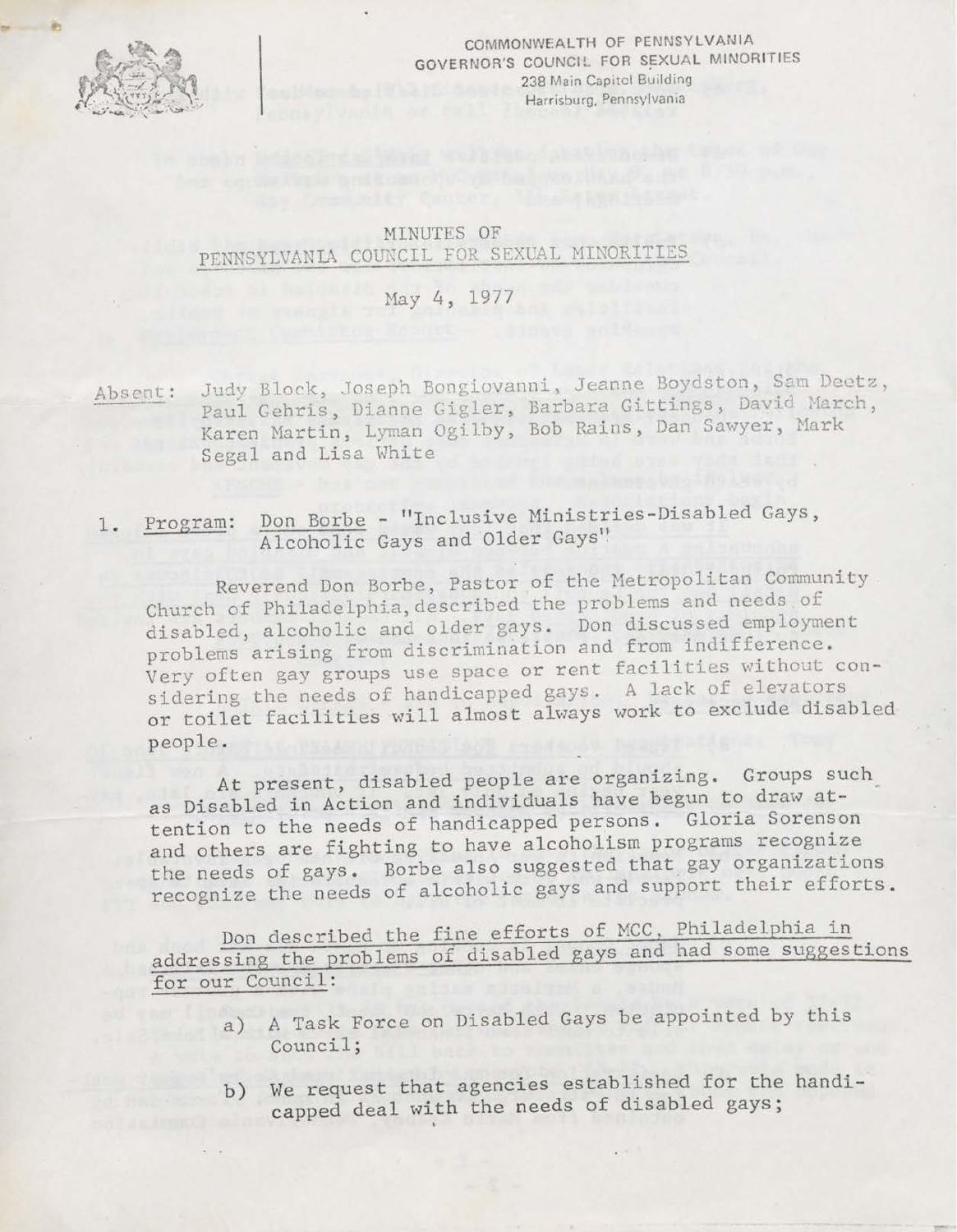- c) Work with organized disabled to deal with gay related issues;
- d) Demonstrate positive interest in the needs of the handicapped by sponsoring workshops and meetings; and
- c) Publish our reports in Braille, send gay bibliographies to institutions for the disabled and consider the needs of the disabled in scheduling facilities and planning for signers at public speaking events.

#### Discussion

Council members discussed the issues'raised by Reverend Borbe and were in agreement that serious problems existed and that they were being ignored by the gay movement and certainly by state government.

It was decided that Tony would send out a press release announcing a meeting between himself and disabled gays in Philadelphia. The goal of the meeting will be to discuss in detail how the Council could begin to seriously deal with the problems of handicapped gays." All Council members are invited to this meeting. Please be in touch with Tony.

#### 2. Announcements

- a) Travel vouchers for Council meetings before June *3Q* should be submitted before that date. A new fiscal year begins on July 1st. If vouchers are late, pay-, ment will be delayed and perhaps withheld.
- b) Reaction to our Annual Report has been favorable. People who work within bureaucracies seem to appreciate it most of all.
- el Janet Cooper is cooking up plots for her book and sponge cakes and other desserts for the Railroad House, a Marietta eating place with a gourmet reputation. With Barry and Janet, the Council may be able to meet some financial needs with a Bake Sale.
- d) Registration for the International Women's Year meeting in Pittsburgh on June 24 is open. Forms can be obtained from Marie Keeney, Pennsylvania Commission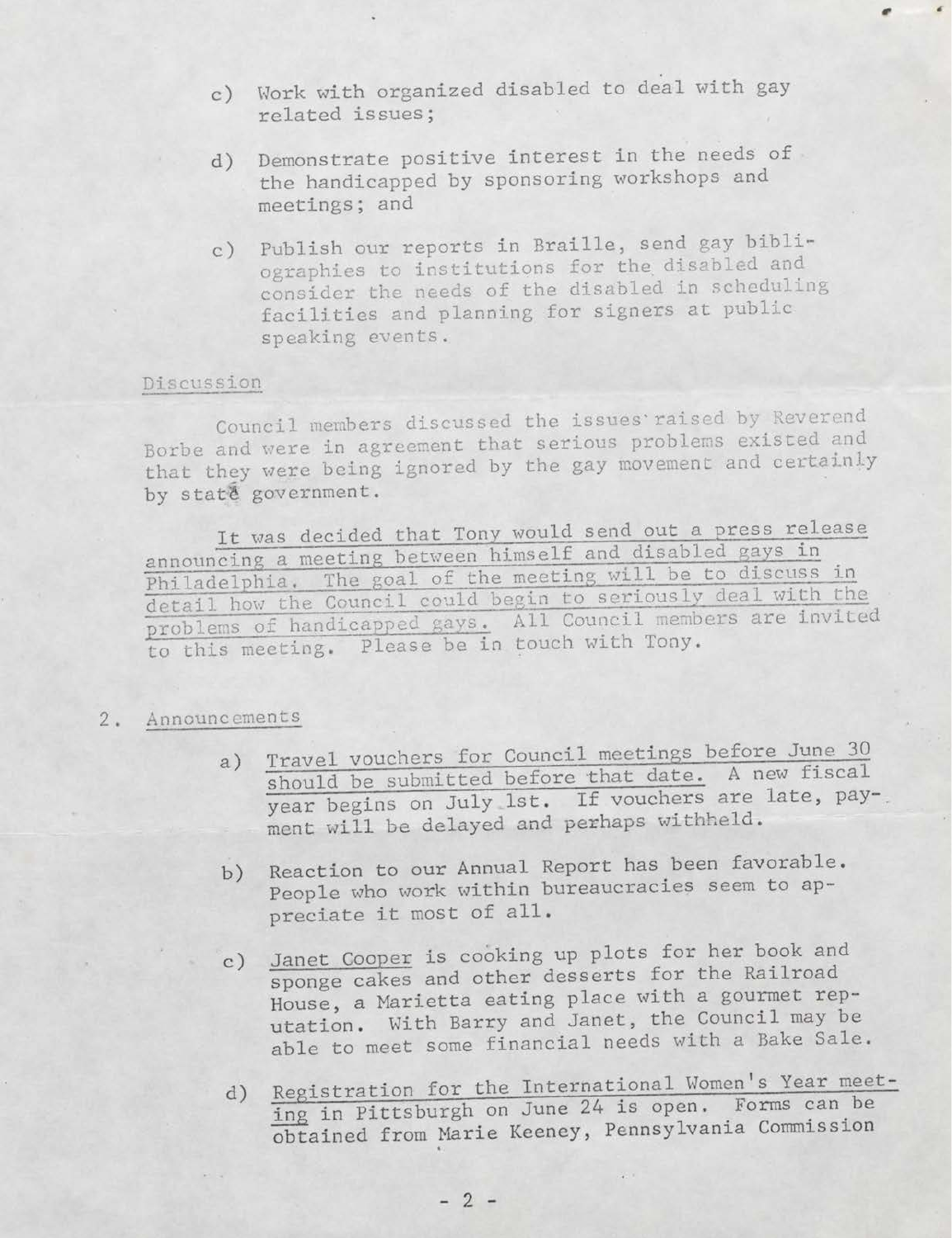For Women, 512 Finance Building, Harrisburg, Pennsylvania or call 717-787-3821.

- e) Madeline <sup>O</sup>'Hair will be debating the issue of Gay Religion at an MCC panel on May 9, at 8:30 p.m., Gay Community Center, 326 Kater Street.
- f) Ray Roedell, a librarian from Norristown, Pa., has agreed to serve as archivist for the Council.

# 3. Employment Committee Report

Christ Zervanos, Director of Labor Relations for the Commonwealth, has told the Council that the Commonwealth will take the initiative in union negotiation. The following is an update.

- AFSCME has not committed themselves to include protective language. Negotiations begin in a year.
- FOSCEP has sexual and affectional orientation in their contract.
- PSSU has sexual and affectional orientation in thier contract.
- RETAIL CLERKS are in negoitation. Walter is exploring.
- MENTAL HELATH PHYSICIANS are in negotiations. Tony is in touch.
- PSEA Tony will be meeting with teachers on June 1st.

Harry has been working to have the issue of gay rights brought up at the AFL-CIO convention in Philadelphia next month. PFT and PSSU may work to have the issue on the agenda.

### 4., Legislation Committee Report

Senate Bill <sup>83</sup> has passed the Senate by a vote of 32-12. This lopsided vote does not necessarily reflect Senate sentiment. <sup>A</sup> vote to send the bill back to committee and thus delay or end hopes of passage failed by one vote, 23-22. This vote made it clear to Senators that passage was imminent. Some who opposed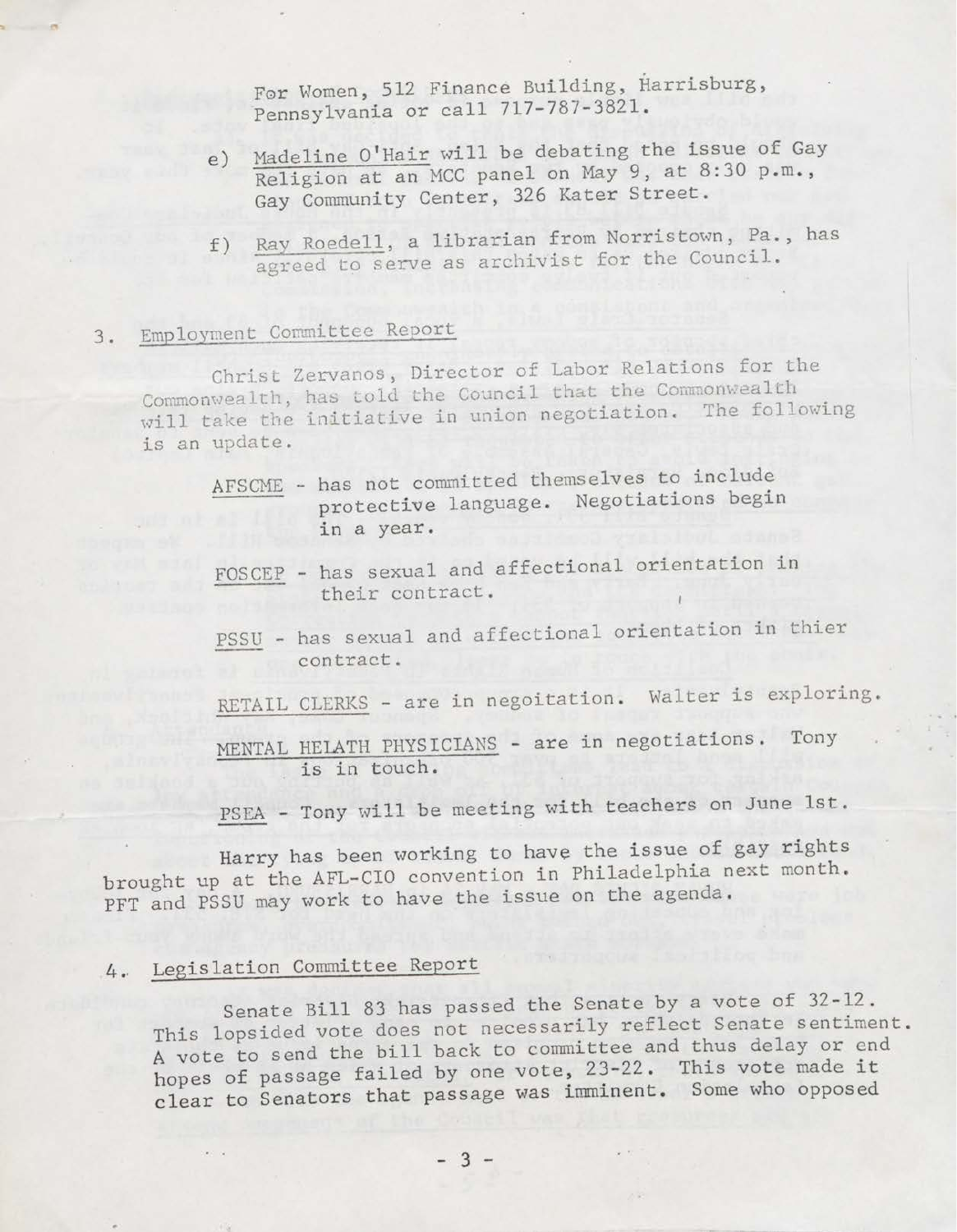the bill saw little purpose in voting against it, since it would obviously pass and so the lopsided final vote. It should be noted that the Nolan, anti-Gay bill of last year was only opposed by two Senators. We have ten more this year.

mittee chaired by Representative Berson, a member of our Council. mittee chaired by Representative Berson, a member of our council<br>Barry advises us to watch this bill carefully since it could be Barry advises us to watch this bill carefully since to Senate Bill <sup>83</sup> is <sup>p</sup>resently in rhe House Judici^y,^ ------ - ~\_\_\_<sup>a</sup> member oi our council.

Senator Craig Lewis, a vocal opponent of 83 and the Senator Craig Lewis, a vocal opposition much mail in chief sponsor of sodomy repeal is receiving much mail in<br>opposition to his position. Barry urges all Council members to write to Senator Lewis expressing support, having our organization send him supportive letters and having friends<br>and associates also write or call. Mail can be sent to Senator and associates also write or cail. Thair can be the Capitol<br>Craig Lewis, General Assembly of Pennsylvania, Main Capitol<br>Drilding, Harrisburg, Pennsylvania 17120. organization send him supportive letters and having friends Craig Lewis, General Assembly Building, Harrisburg, Pennsylvania 17120.

Senate Bill 531, sodomy repeal - The bill is in the Senate Bill 531, sodomy repeal - The bill is in the<br>Ludisian Committee chaired by Senator Hill. We expect Senate Judiciary Committee chaired by Senator Hill. He say or that the bill will be voted on in the Committee in fact in the control. early June. Barry and Ken nave sent membes out on 1111.<br>needed in support of 531. If you need information contact Senate Judiciary Committee chaired by Senator Hill either of them.

Coalition of Human Rights in Pennsylvania is forming in Coalition of Human Rights in Pennsylvania 15 Termsylvanians<br>Pennsylvania. It is a group composed of prominent Pennsylvanians Pennsylvania. It is a group composed of coxe, Kay Whitlock, and who support repeal of southly. Spensors of the group. The groups support of the bill for the legislators. Coddition as soon as vill send letters to over <sup>500</sup> organizations in Pennsylvania asking for support of 531, as well as putting out a booklet on<br>support of the bill for the legislators. Council members are possible.

HUMAN RIGHTS DAY - MAY 24 in HARRISBURG. A day for lobby-<br>ing and educating legislators on the need for S.B. 531. Please make every effort to attend and spread the word among your friends<br>and political supporters.

Harry reports that Fitzpatrick, District Attorney candidate in Philadelphia, has promised to send a letter of support for in Philadelphia, has promised to send a recover at the state S.B. 531. He also promised to raise the issue at the search conference of District Attorneys of which he is chair of the Legislation Committee.

 $-4-$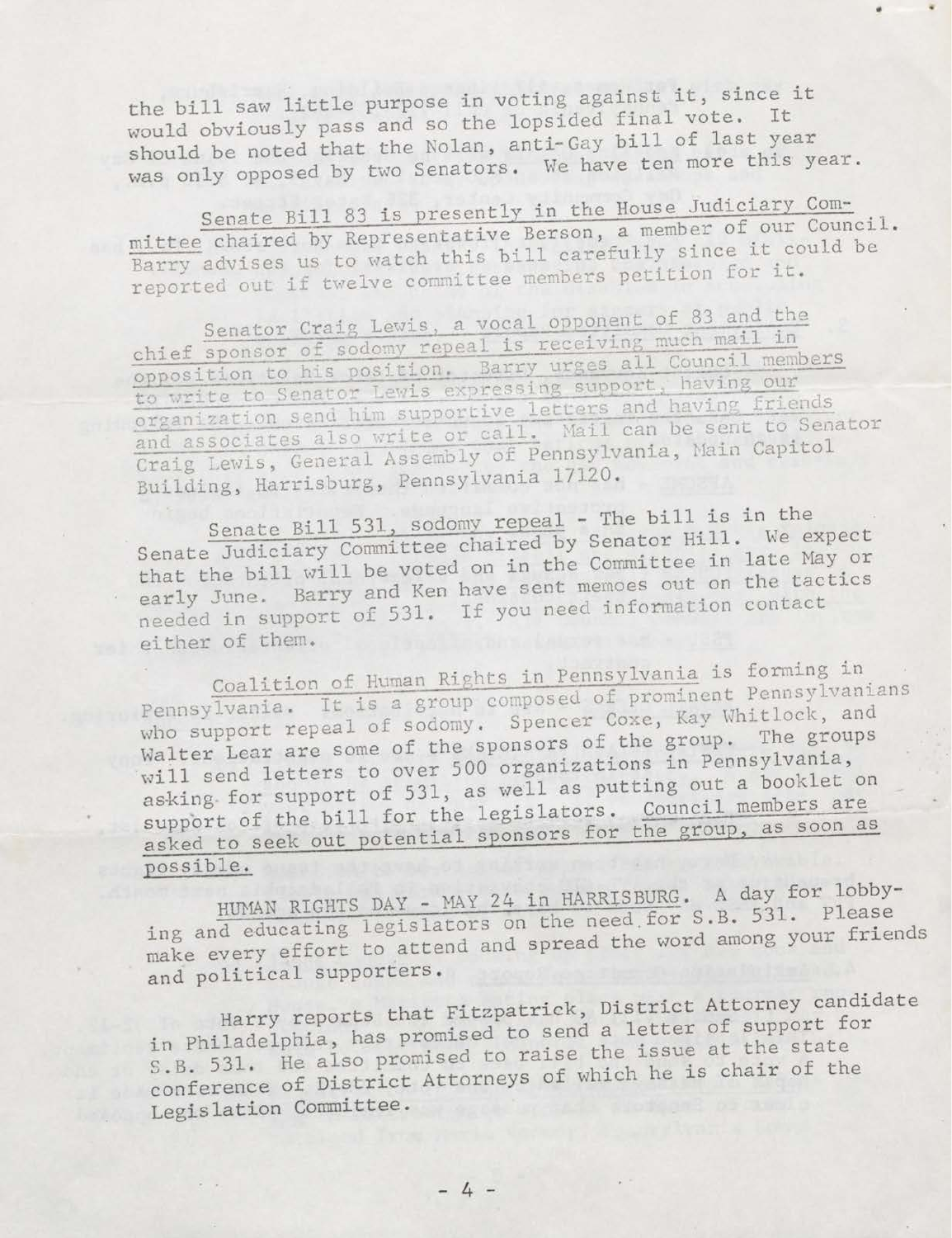## 5. Reorganization of Committees

- a) It was decided to table the discussion of dissolving the Community Relations and Human Relations Committees. The general feeling of Council was that certain functions of both committees should be carried out and assigned to specific people before there be any dissolution. Of special concern were the issues of arranging training sessions for the Human Relations Commission, increasing communications with Gay gxoups in the Commonwealth in a consistent and organized way.
- b) The Council unanimously agreed to establish a speaker's bureau. The responsibilities of the bureau would include organizing and training speakers to run sensitizing sessions for governmental bodies. Where possible, agencies will be requested to offer Stipends to the speakers. Care will be taken to avoid infringing on the activities of speaker's bureaus of current gay groups. Dr. Kenneth George was appointed to convene the bureau.
- c) It was decided to table the discussion of merging the State Police, Correction and LCB Committees. The Correction Committee cannot function until <sup>a</sup> Council member agrees to attend the committee meetings. Anyone interested,please be in touch with the chair.

#### 6. Attendance

 $\sim$ 

The issue of staffing committees lead to a discussion of low attendance and a drop off of interest among certain Council members. Members expressed serious concern about the future functioning of the Council without increased participation and about the tying up of travel funds by those who do not attend.

Among the reasons suggested for low attendance were job pressures, overcommitment, being burned out, travel problems and agency pressures for certain state workers.

It was decided that all sexual minority members who have not attended the last two meetings be contacted by the chair and continued membership in the Council be discussed. State agency representatives who have not attended the last two meetings also be contacted. If necessary, there should be a follow-up with the agency head or the Governor's Office. The strong consensus of the Council was that resources are too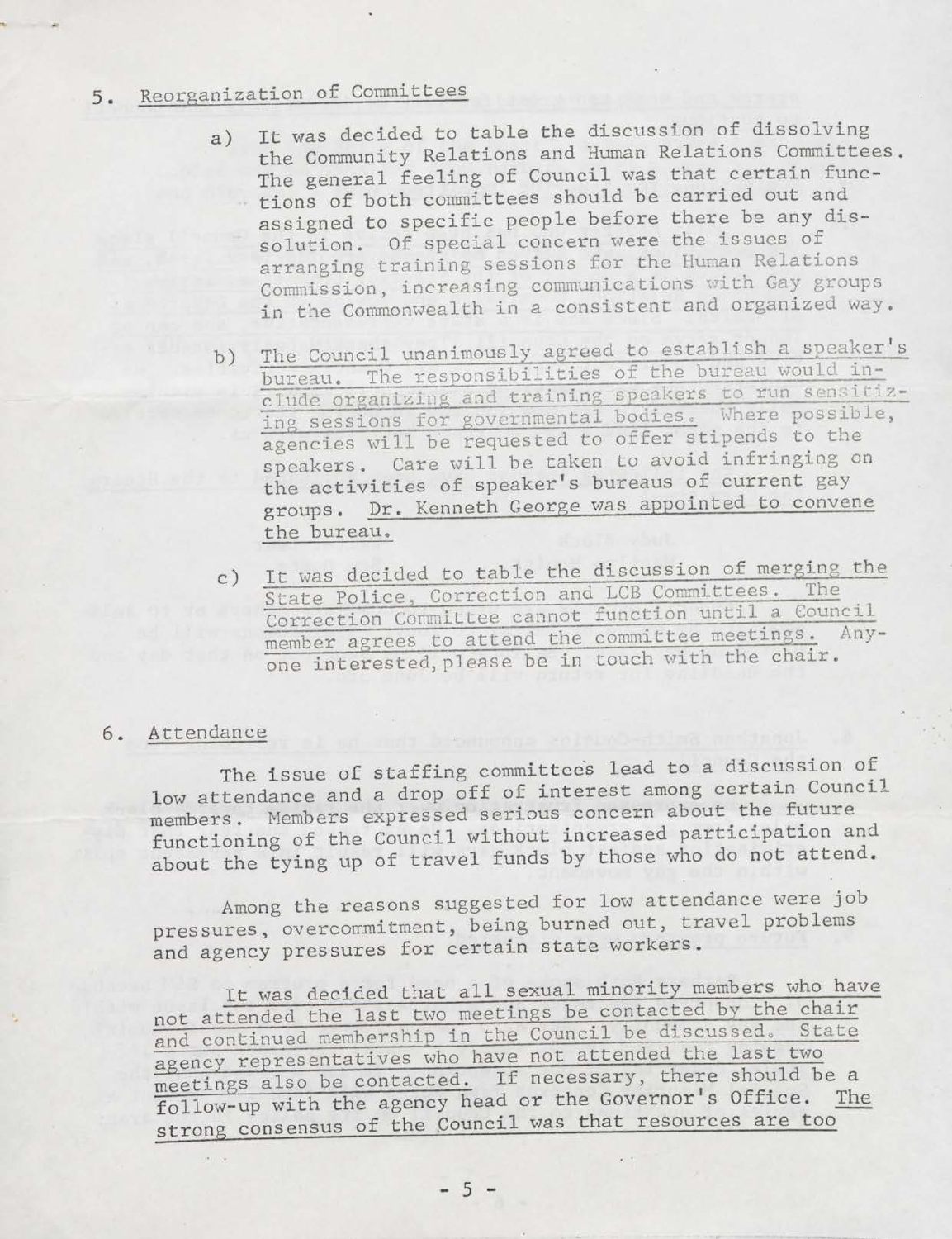scarce and work too great for lack of interest in the Council to continue.

#### 7. Nominations for Steering Committee

Dolly Shuster who has been active in the Council since its beginnings, who served on the Governor's Task Force, and who served as a member of the Steering Committee, is leaving the Human Relations Commission and moving to the Department oT Health. Since she is a state representative, she can no longer serve on the Council. Tony thanked Dolly for her active and consistent support of all Council activities. He expressed the sentiments of all Council members in wishing Dolly success in her new job and in hoping that once settled in she might find a way to renew her ties with us.

The following persons have been nominated to the Steering Committee:

> Judy Block Walter Lear<br>
> Marilyn Hewitt Sam Deetz Marilyn Hewitt

Council members are urged to nominate others or to selfnominate by phone or letter to Tony. Nominations will be closed on May 21st. Ballots will be sent out on that day and the deadline for return will be June 3rd.

## 8. Jonathan Smith-Cousins announced that he is resigning from the Council

He expressed frustration 'over the racism towards black males from gay organizations. He expressed the fear that discrimination against black gays will result in a permanent spli within the gay movement.

## 9, Future programs were discussed

Barbara Ruth spoke of a need for a program on S&M because of widespread ignorance and embarrassment over the issue within the gay community. She also read a letter from Dennis Rubini arguing that S&M is not simply <sup>a</sup> sexual technique but <sup>a</sup> life style, deserving of our attention. It was decided that the Special Minority Concerns Task Force will formally present a series of questions to the Council on its policy in the area.